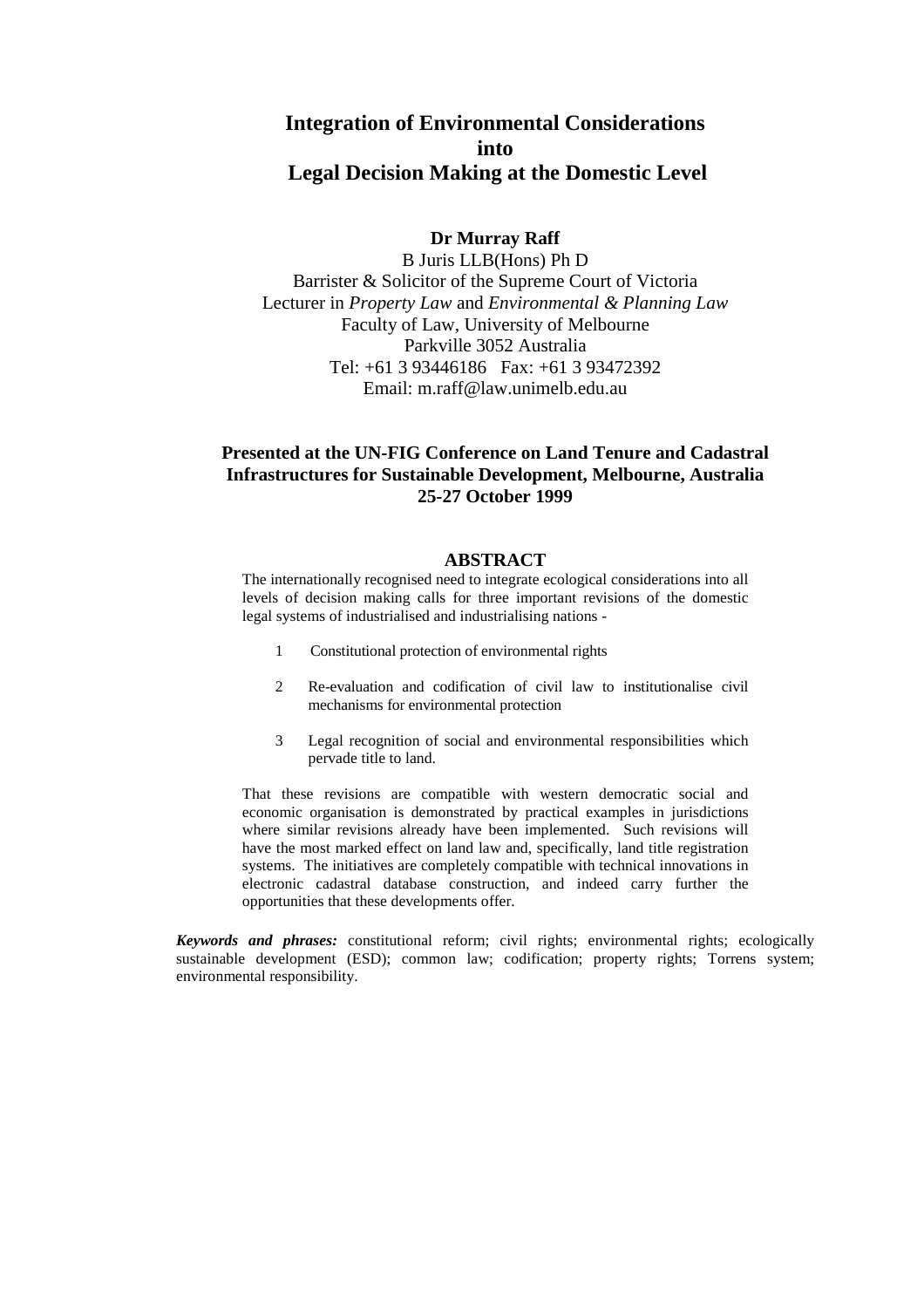## **INTRODUCTION**

When the UN appointed World Commission on Environment and Development articulated the concept of *sustainable development* in its report *Our Common Future* –

... development that meets the needs of the present without compromising the ability of future generations to meet their own needs<sup>[1](#page-9-0)</sup>

it also reaffirmed the need to integrate environmental considerations into all levels of decision making -

The common theme throughout this strategy for sustainable development is the need to integrate economic and ecological considerations in decision making. They are, after all, integrated in *the workings of the real world*. This will require a change in attitudes and objectives and in institutional arrangements at every level. $<sup>2</sup>$ </sup>

Legal decision making is also touched by this need for integration -

Sustainability requires the enforcement of wider responsibilities for the impact of decisions. This requires changes in the legal and institutional frameworks that will enforce the common interest. Some necessary changes in the legal framework start from the proposition that an environment adequate for health and well-being is essential for all human beings - including future generations. Such a view places the right to use public and private resources in its proper social context and provides a goal for more specific measures[.3](#page-9-0)

The path toward integration of the concept of *ecologically sustainable development* into International Law was pointed out to us by the Vice President of the International Court of Justice, His Excellency Judge Weeramantary, in his separate opinion in the *Danube Dam Case*. [4](#page-9-0) His Excellency formulated this international concept as a principle of International Law exhibited by the practice of civilisations with far longer histories than the three centuries of western industry. The principle is a dialectical synthesis between the right to develop and the imperative to provide for future generations. This principle delimits the concept of *dominion* in International Law - in other words, it delimits the *sovereignty* of nations. Applied to domestic public law, the power of the State over its subjects and territory must be similarly delimited, and this must be made enforceable by constraints in favour of environmental rights embedded in an entrenched constitutional recognition of civil rights. Applied to domestic private law [civil law], this limitation of the concept of *dominion* logically manifests in an inherent constraint on *ownership*.

I explore below three major legal areas which must be reformed if the international program to integrate environmental considerations is to be successful in market economies -

1 Constitutional protection of environmental rights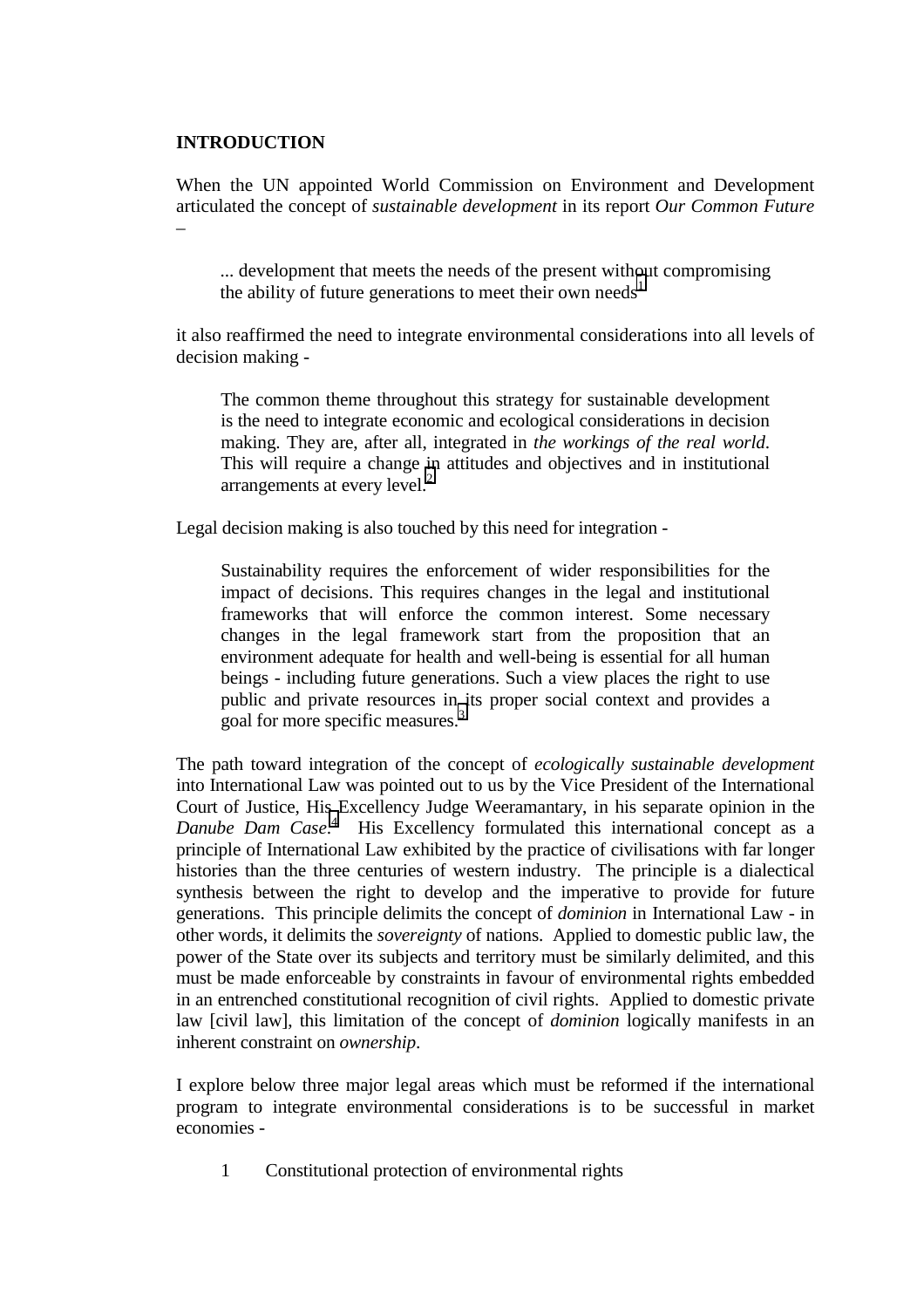- 2 Re-evaluation and codification of civil law to institutionalise civil mechanisms for environmental protection
- 3 Legal recognition of social and environmental responsibilities which pervade title to land.

## **1 Constitutional Protection of Environmental Rights**

Historically, the declaration of a Republic has been accompanied by a *Declaration of the Fundamental Human Rights*, the truths of a citizen's political existence *vis à vis* the new polity which the citizenry joined in creating and thus legitimates.

Internationally, in the post-war era new *Constitutions* have generally been built upon enduring constitutional guarantees of civil rights, developed through earnest reflection on heart rending experiences of massive internal and global conflict. The modern German *Constitution*<sup>[5](#page-9-0)</sup> is one particular example which demands our respect. The statement of fundamental rights which it contains has been interpreted by the German courts to embrace environmental responsibilities and rights.

A human rights approach to environmental protection is self-evidently anthropocentric, but its value should not be dismissed for that reason alone. The European Human Rights Court has already held that a state of pollution can be an interference with the *right to respect for private and family life* which is protected in Article 8 of the European Convention for Protection of Human Rights and Fundamental Freedoms.  $\delta$  The enjoyment of other human rights is also affected by environmental factors.<sup>[7](#page-9-0)</sup> The protection of natural ecosystems should also be included.

In the course of democratising formerly totalitarian East European governments, the German constitutional model has been adapted in drafting *Constitutions* for the new German states such as Brandenburg<sup>8</sup> and Thüringen.<sup>[9](#page-9-0)</sup> These *Constitutions* were drafted in negotiation with the former Christian Democratic Union (CDU) federal government of Chancellor Kohl, which probably was the most electorally successful western conservative government of the post-war era. From a global perspective these new *Constitutions* are progressive models. Express environmental rights and responsibilities have been included in these new compacts.

The first reference to the environment is found in the Preambles. The people of the Free State of Thüringen, for example, joined in forming their *Constitution* -

... with the purpose of respecting freedom and dignity, of organising community life in social justice, *of conserving and protecting nature and the environment, of fulfilling the responsibility to future generations*, of promoting inner as well as outer peace, of maintaining the democratically constituted legal order and of overcoming divisiveness in Europe and the World ...

Naturally there are rights against interference with health and personal security and these have environmental applications, however, one also finds statements of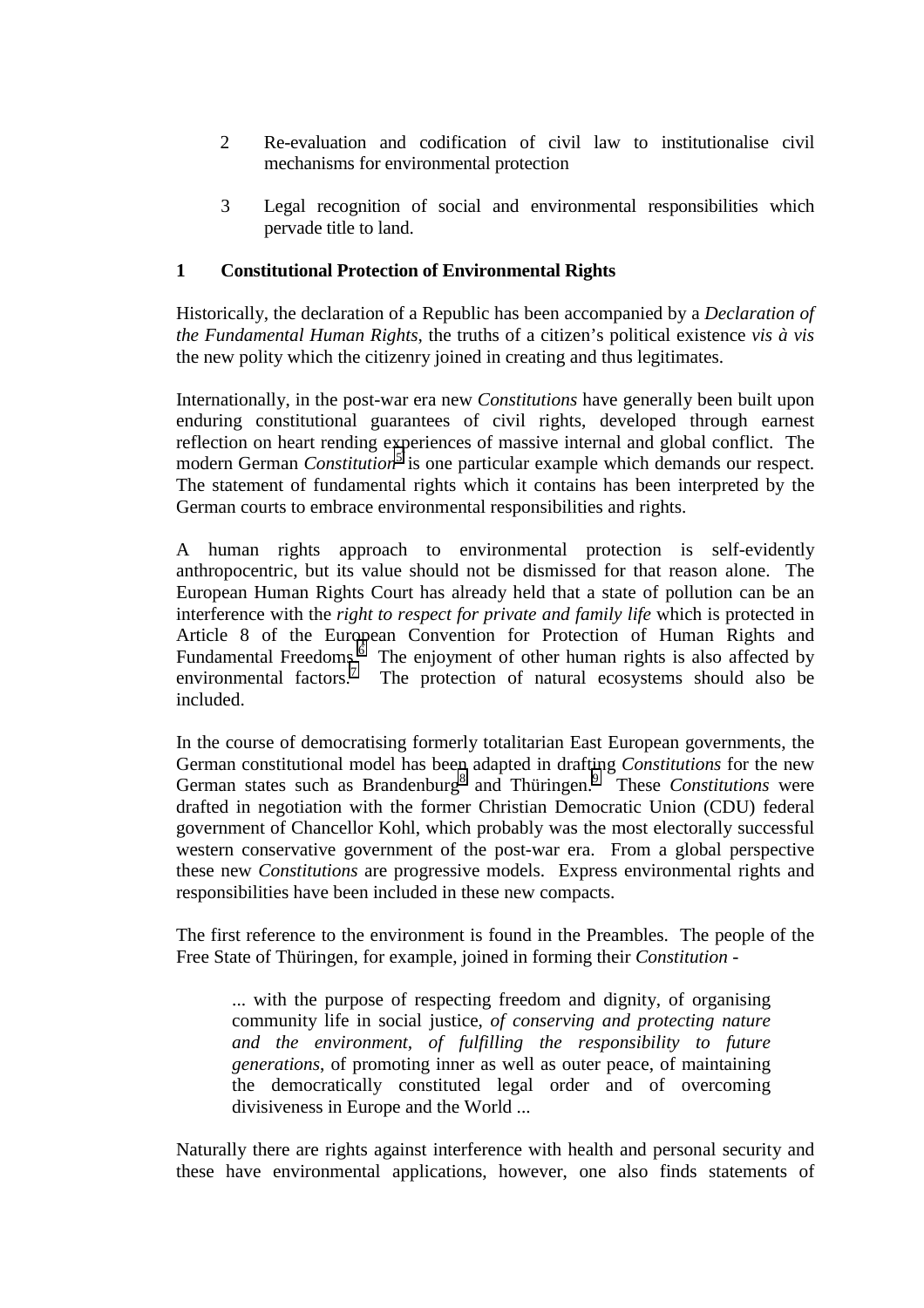environmental values as elements of the fundamental values of the polity being constituted. In a division headed *Nature and Environment* the *Constitution* of Thüringen provides in Article 31 -

- (1) Protection of the natural bases of human life is a responsibility of the Free State and its inhabitants.
- (2) The natural ecosystem and its sound functioning are to be protected. The native species of animals and plants and particularly valuable landscapes and areas are to be preserved and placed under protection. The State and its regional administrative bodies will so far as possible work toward elimination or remediation of environmental damage caused by humans.
- (3) Natural resources and energy are to be dealt with sparingly. The State and its regional administrative bodies will promote an environmentally just supply of energy.

Article 32 goes on to state the human relationship with animals. The *animal rights amendment* of the German *Civil Code* has already specified that as a matter of private law an animal is not *a thing* to be owned, but rather a living thing to be handled and for which responsibility must be taken according to  $law$ <sup>[10](#page-9-0)</sup>

Animals are to be respected as living things and companions in creation. They are to be protected against handling which is not appropriate to their species and suffering which is avoidable.

Article 33 provides a right of access to public information about the environment.

Everyone has the right to information about data which concerns the natural environment in his or her area and has been acquired through the Free State, so far as this is not contrary to legislation or the rights of third parties.

These constitutional provisions are largely repeated in the *Constitution* of Brandenburg, $^{11}$  which also integrates environmental considerations into economic, property and related rights. With respect to a guarantee of property rights, the *Constitution* of Thüringen basically reproduces Article 14 of the Federal German *Constitution*, [12](#page-9-0) which since the 1950s has been interpreted as imposing environmental obligations on proprietors.<sup>[13](#page-9-0)</sup> With respect to economic rights, Article 38 of the *Constitution* of Thüringen provides -

The organisation of economic life shall correspond to the fundamental principles of a socially and ecologically obligated market economy.

Similarly, Article 42 of the Brandenburg *Constitution* provides -

(1) Everyone has the right to free development of individual economic initiative, so far as he or she does not injure the rights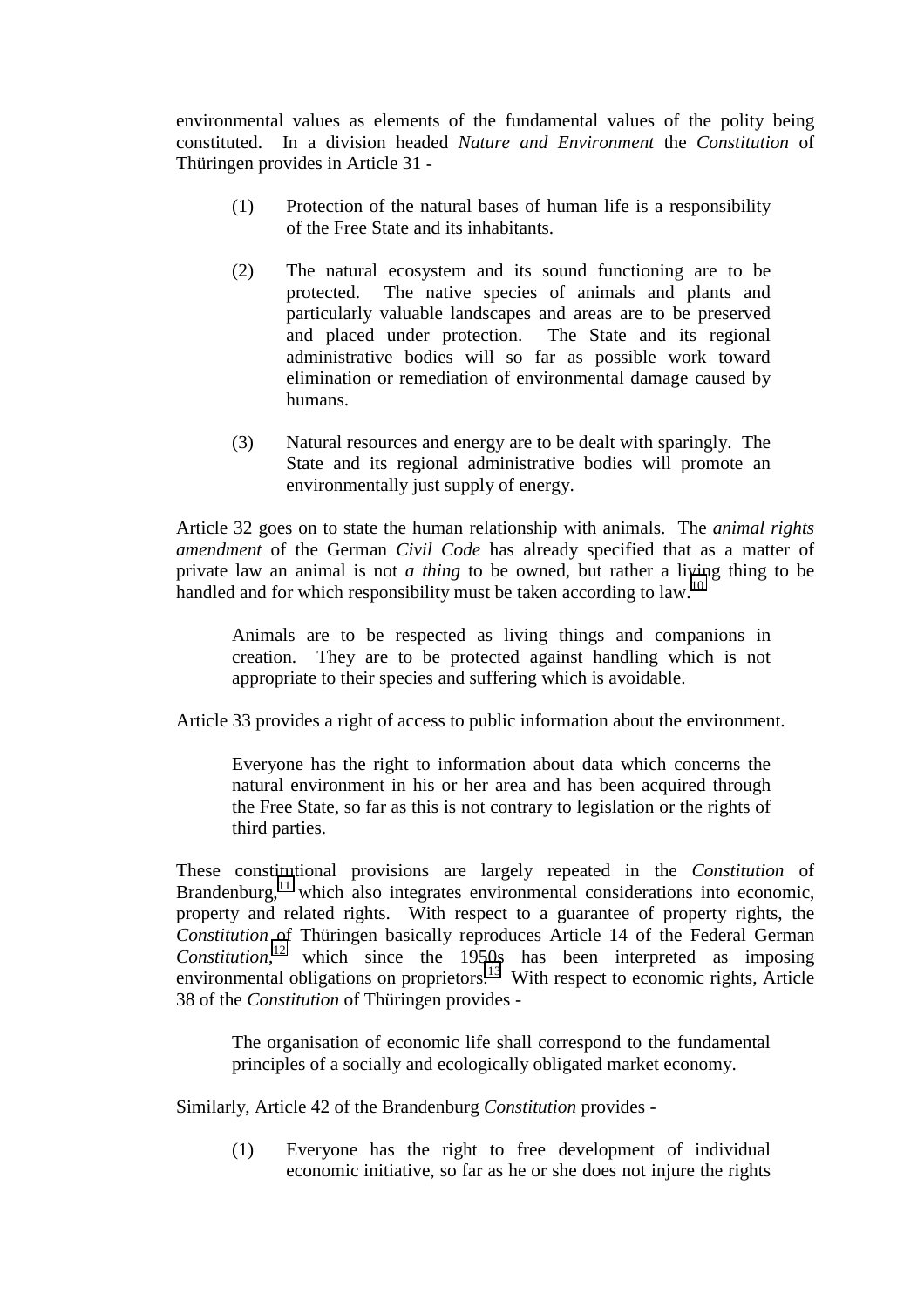of others and does not contravene the *Constitution* or laws that accord with it. The State will strive after competition and equality of opportunity.

(2) Economic life is to be formed pursuant to the fundamental principles of a socially just market economy obligated to protection of the natural environment. The misuse of economic power is impermissible and to be prevented.

Article 43 of the Brandenburg *Constitution* goes on to make specific provision with respect to agriculture and forestry -

- (1) The use of land for agriculture and forestry must be oriented to spatial justice, sustainability and ecological viability.
- (2) The State will specifically promote the contribution of agriculture and forestry to care for the cultural landscape, to support of rural areas and to protection of the natural environment.

The wisdom of the German constitutional approaches, gained from unenviable experiences, should be appreciated and not effaced through "it could not happen here" dreaming. Not least, the German compacts show us what can be done within existing political constraints.

## **2 Re-evaluation and Codification of Civil Law to Institutionalise Civil Mechanisms for Environmental Protection**

I have referred to the internationally acknowledged need for integration of ecological considerations into all levels of decision making.<sup>14</sup> In the public sector the issues are relatively clear. However, ongoing transfer to the private sector of major fields of decision making which involve public welfare and global environmental quality must be balanced by commercial internalisation of the costs of environmental damage. This induces a truer reflection of environmental production costs in the market and helps to curtail economic advantages gained at the expense of the environment generally, and at the expense of commercial operators adhering to sound environmental standards specifically.

Achievement of this requires complete transformation of the *civil law*; that is, the law operating between private citizens. The internal dynamics of this legal discipline have, to generalise, hardly been touched since the 19<sup>th</sup> century. Instead, horizontal layers of public regulation were applied to constrain dysfunctional social and environmental impacts.<sup>15</sup> As these public constraints are removed through As these public constraints are removed through deregulation, the impact of the surpassed social and environmental values of archaic civil law is again released unmediated into our own era - an era of immense human technological powers, driven by powerful and rapid global economic forces, unimaginable to our great-great-grandparents who were nevertheless capable of deforesting vast tracts with a machine so simple as the steam traction engine within a generation.<sup>[16](#page-9-0)</sup>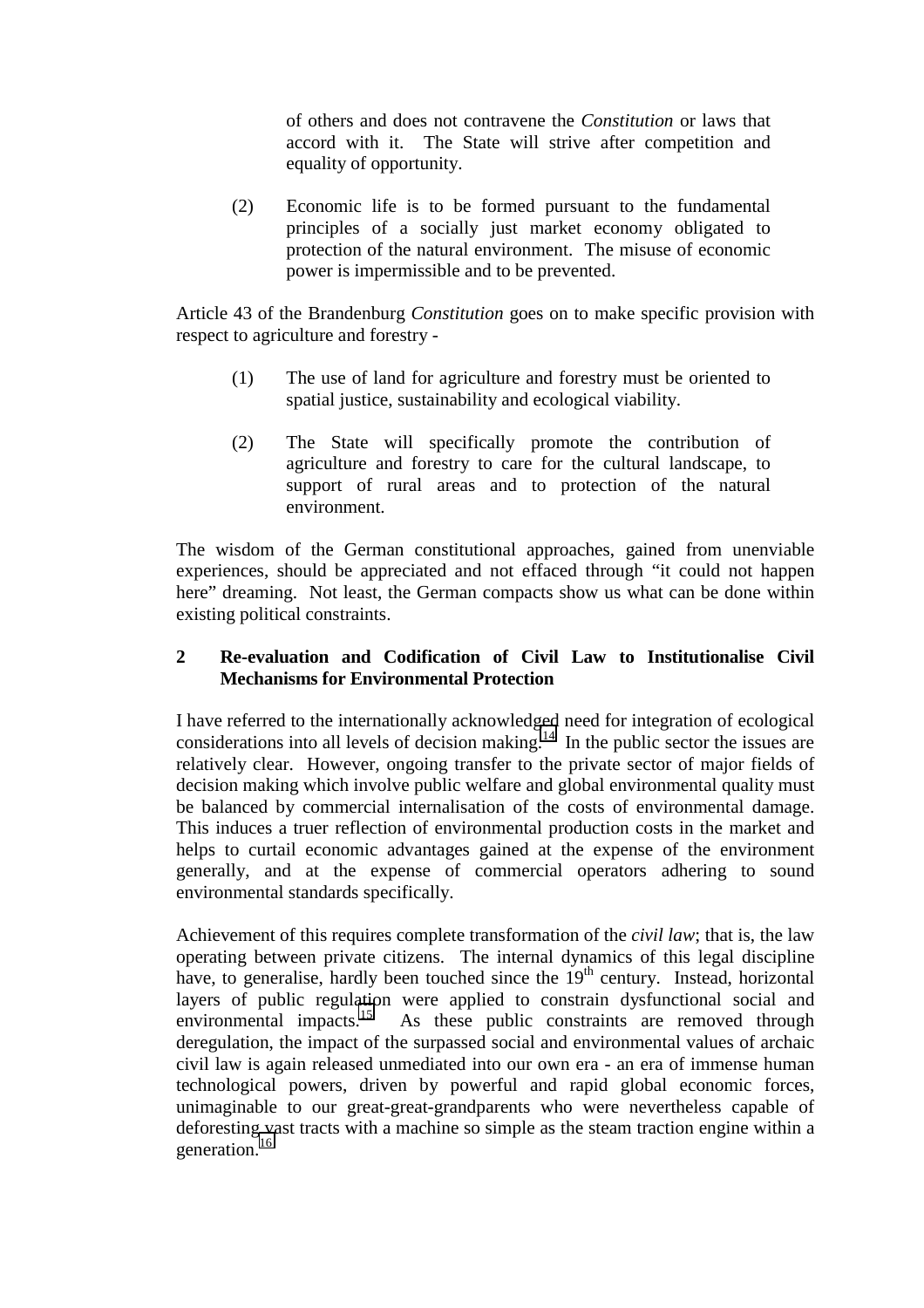## Principles of the Civil Law

For example, in Common Law systems the usual legal remedy for a breach of the civil law is an award of monetary damages to the party disadvantaged. However, in view of the extreme consequences of most forms of environmental damage it must be prevented before it actually takes place - no application of funds will be a complete remedy after the event. The need to structure *precautionary action* into private transactions through civil law has already been recognised by some authors,  $17$  and will emerge as one of the great legal challenges of the new century. The Common Law systems already recognise that a compulsive remedy is appropriate when something unique is at stake, such as an interest in land, and extension to ecosystems seems a small step.

Another example might be the grounds for having a contract set aside. It is simple law that a transaction lacking good conscience in relation to one of the parties may be set aside. A transaction leading to a situation contrary to the principle of *ecological sustainable development* could easily be regarded as unconscionable in relation to future generations, and thus be at risk of being set aside, along with a proprietary transaction made in consequence of it. Third parties who later acquire proprietary interests in the same land might not make a *good faith acquisition* if, on the facts, the ecological unsustainability had been so apparent that they must have closed their eyes to it. These parties would thus squarely be liable for the costs of remediation as a matter of basic civil law - an ecological *Equity of Rectification* without such strong need for convoluted statutory schemes with their inevitable legal vacuums which emerge when interpreted in the light of civil law traditions received from the  $19<sup>th</sup>$  century, and the "orphan" land parcels which result. Financial institutions which have scooped "laundered" interest and fees from the unsustainable practices could share liability on unjust enrichment principles<sup>18</sup> - there was no juristic reason for the enrichment at cost of an ecologically sustainable ecosystem.

Such transformations of the civil law to reflect contemporary international ethics would, at least, internalise the need for scientifically based environmental assessments into private transactions. The weighting of insurance risks would change as a consequence, and financiers taking land based securities would take a more directly supervisory interest in the activities of their mortgagors.

The thorough and integrated revision of our civil law necessary to implement these and further adjustments, and thus to achieve urgent internationally accepted environmental objectives, can only be accomplished in the course of developing a comprehensive green *Civil Code* integrating into all private transactions the incentives and disincentives which can guide them toward the most acceptable environmental outcomes.

### Problems with Common Law Method

Many legal problems resulting from rapid economic and technological change are simply *unprecedented*. The hugely magnified technological power of humans to alter the environment is one major source of these legal issues, and we anticipate that the rate of technological change will continue to accelerate. We must dare to ask whether the precedent-based Common Law system has an adequate capacity to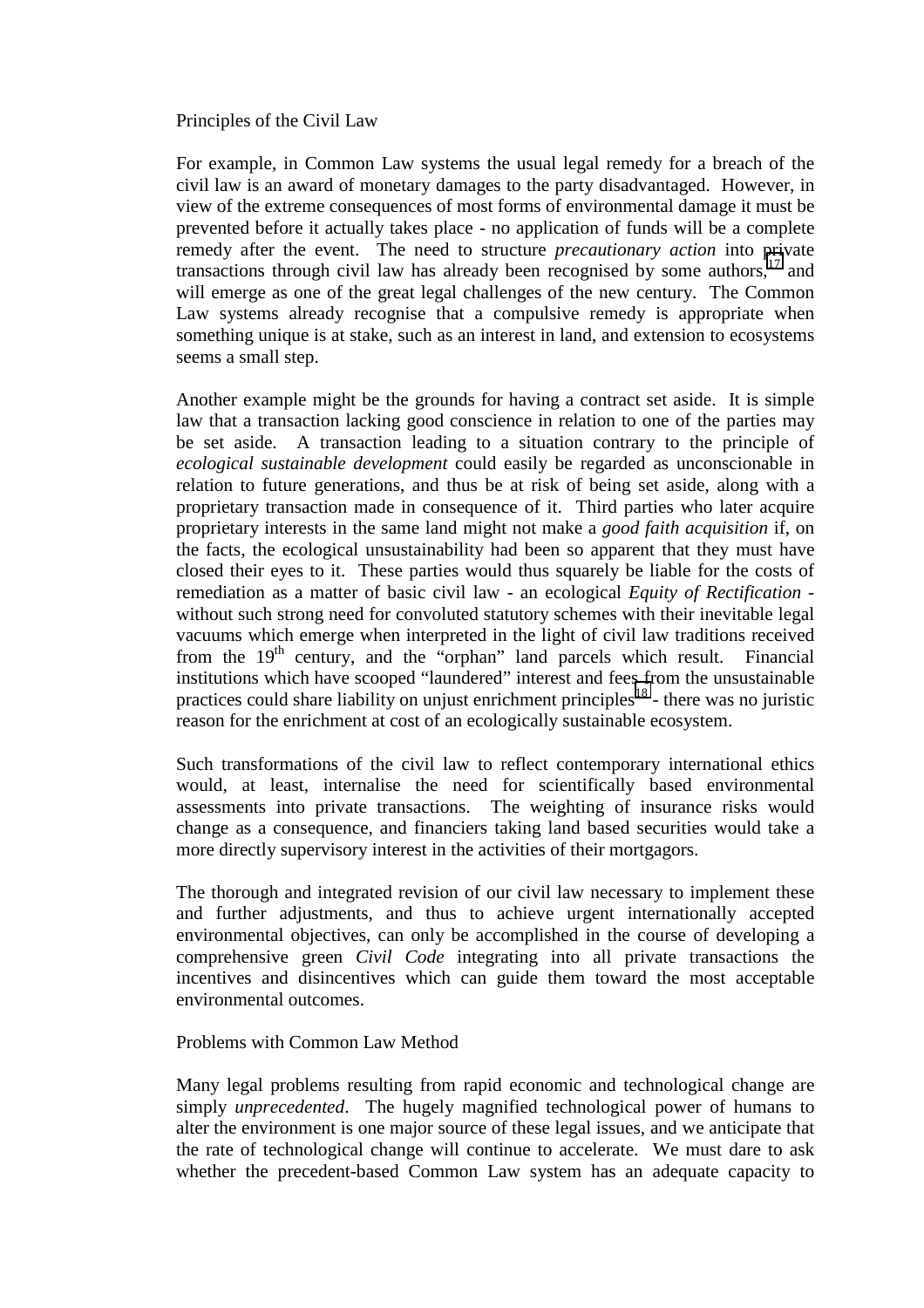renew its basic legal principles; whether its glacial process of adaptation to changing social and environmental conditions is capable of dealing with the urgent issues which actually confronted us more than ten years ago,<sup>19</sup> but only now have made it on to the political agenda for change, let alone the corresponding legal agenda. Many vital common law principles have practically fallen *otiose* because they are so hopelessly bound up with antiquated social values that they cannot found a just resolution of environmental disputes. Contemporary environmental lawsuits can rarely be framed around them with any expectation of success - the doctrine of public nuisance is a good example.<sup>20</sup> The failure of the Common Law system to address these problems is not an isolated problem - it portends the future and can only intensify with ever accelerating social and environmental change.

Common Law countries could assert creativity in the integration of environmental considerations into the civil law in the course of developing their own *Civil Codes*. Among many available sources of inspiration there is the project to develop a *European Civil Code* under the auspices of the European Union,<sup>[21](#page-9-0)</sup> and Germany is in the process of approving an *Environmental Law Code*. [22](#page-9-0) I do not propose to freeze a new *status quo* in a Code, but rather to open basic legal renewal to a transparent process more responsive to multi-disciplinary human knowledge. A permanent law reform structure with democratic underpinning could be instituted to monitor implementation of the new *Code* and initiate further development, complementing creative judicial interpretation. This is not a "legal isolationist" or "nationalistic" attitude. It would increase the importance of mature international comparative legal approaches conducted according to recognised methodologies, in place of present post-colonial and neo-colonial relationships between the common law jurisdictions.

The need to integrate ecological considerations into land law, and especially the decision-making of those who hold private proprietary rights, is a pre-eminent example of this great challenge in the civil law.

## **3 Legal Recognition of Social and Environmental Responsibilities which Pervade Private Title to Land**

The origins of most land title registration systems in the world can be traced back to the system developed in the free Hanseatic cities of Northern Europe.<sup>23</sup> This includes the Torrens system.<sup>24</sup> The similar system initiated in England was inspired by a number of sources such as the Torrens and Prussian models<sup>25</sup> and the findings of extensive 19th century inquiries.  $26$  In many other parts of the world land title registration models have been derived directly, as in Japan, or indirectly, as in South Korea, from German sources. The contemporary German land title registration system resembles the Hanseatic model, with important modifications. Other land title registration systems also closely resemble Hanseatic and later German models in basic principle, such as the Dutch system.

In the German legal system it is express that rights of property carry responsibilities.<sup>27</sup> Although in the contemporary German legal system this is recognised as a public law responsibility, this has not always been the case. Until the latter part of the 19th century the land title registration system of the Free and Hanseatic City of Hamburg was an emanation of the social and environmental responsibilities of the land owner. The Hamburg system of the 1840s was the unmistakable precursor of the Torrens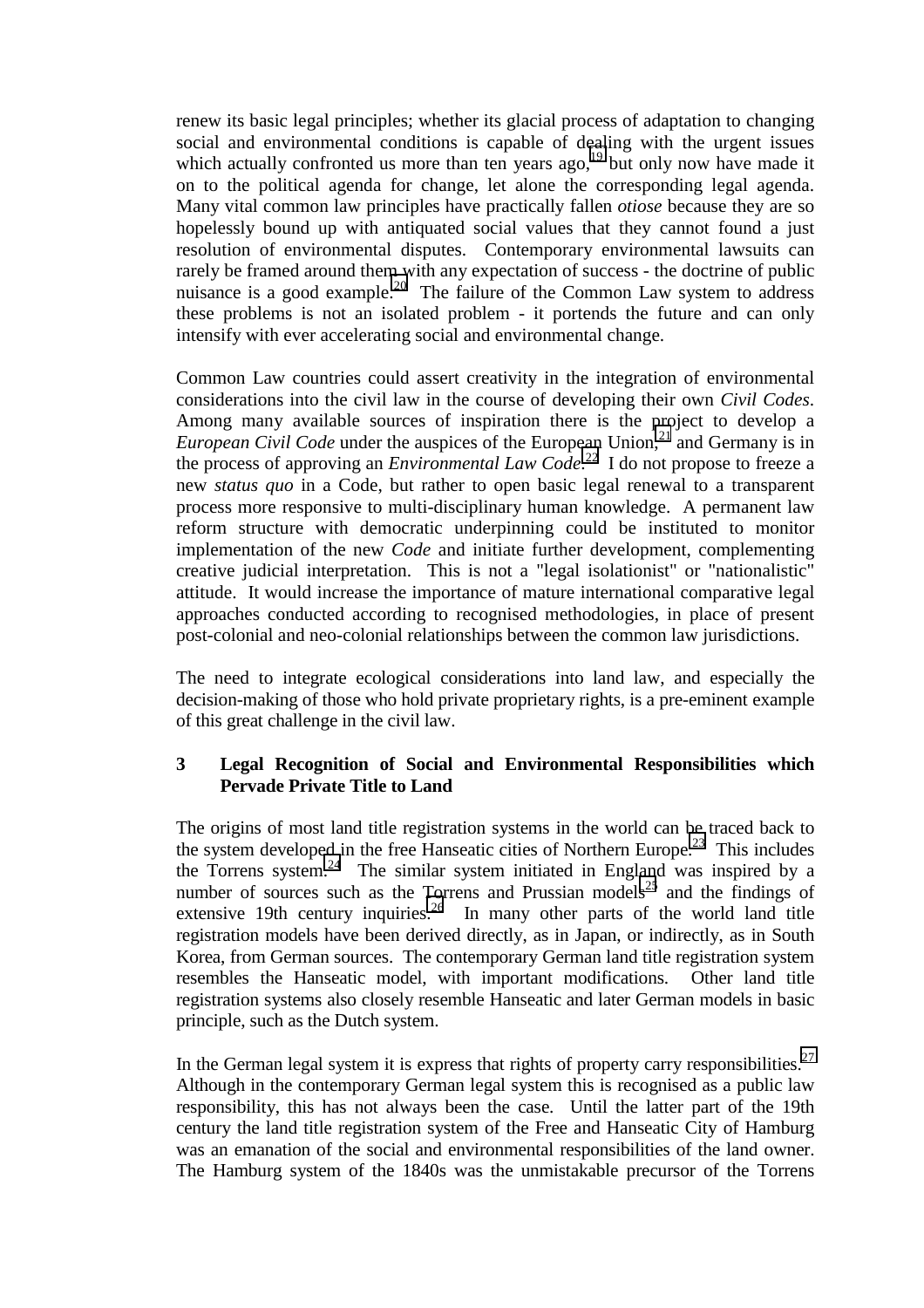system, the Prussian system,<sup>28</sup> and, with some modification, the contemporary German land title system. The modern distinction between public and private law realms, with its strong emphasis on the public realm in social and environmental issues, should not be invoked to obscure this fact in our era of thoroughgoing privatisation. This modern distinction, and exclusive emphasis on public law, actually developed in the course of the industrial revolution in an attempt, which was plainly inadequate, to stabilise the dysfunctional social and environmental effects precipitated by these very industrial challenges. Graphic descriptions of environmental conditions created during the unregulated industrial revolution are to be found in the literary works of Charles Dickens generally, and also in the early sociological work of Engels.<sup>29</sup>

This history of land title registration, and its long overlooked underpinning of wider obligation, begs national court systems to recognise that in most of the world, as a matter of civil law, title to land is held subject to implicit social and environmental responsibilities.

This recognition would mesh with the prevailing international perspective and give legal voice to contemporary environmental ethics. It would also reinforce the efforts of public instrumentalities to achieve our urgent objectives of environmental protection. In this connection it is interesting that a recent critique of the globalisation process has identified the recognition of obligations which pervade private property as critical in addressing many of its undesirable repercussions.<sup>3</sup>

The responsibilities of a particular private land owner are to be ascertained relative to the social and environmental context of the land in question. The power of contemporary *Geographic Information System* (GIS) technologies is a very substantial aid in establishing this context, and thus to inform the possibilities for integration of ecological considerations into the decision making of private land owners, and their land conservation support groups, as well as regulatory authorities. In this way, the registration of private ownership of land can be re-established in industrialising and industrialised societies as a reciprocal public acknowledgment of responsibility for the long term ecological sustainability of land, as well as entitlement to the fruits and benefits which the land is physically capable of bearing within principles of orderly management, scientifically informed.

Recording reciprocal public acknowledgment of responsibility and entitlement was indeed the original function of the city records which evolved into the globalising conclusive land title register.

## **POSTSCRIPT**

In the elucidation of these approaches to reform of domestic legal systems I have used many German examples to illustrate possibilities for the resolution of problems in the integration of ecological considerations into the legal sphere. This is not to say that German Environmental Law is the best or most stringent in the world. There are, however, many good reasons why viable starting points can be identified through reflection on the German system.

Foremost, the basic legal principles of land title registration emanated from free mercantile cities such as Hamburg, Lübeck and Gdansk. It is very educative to see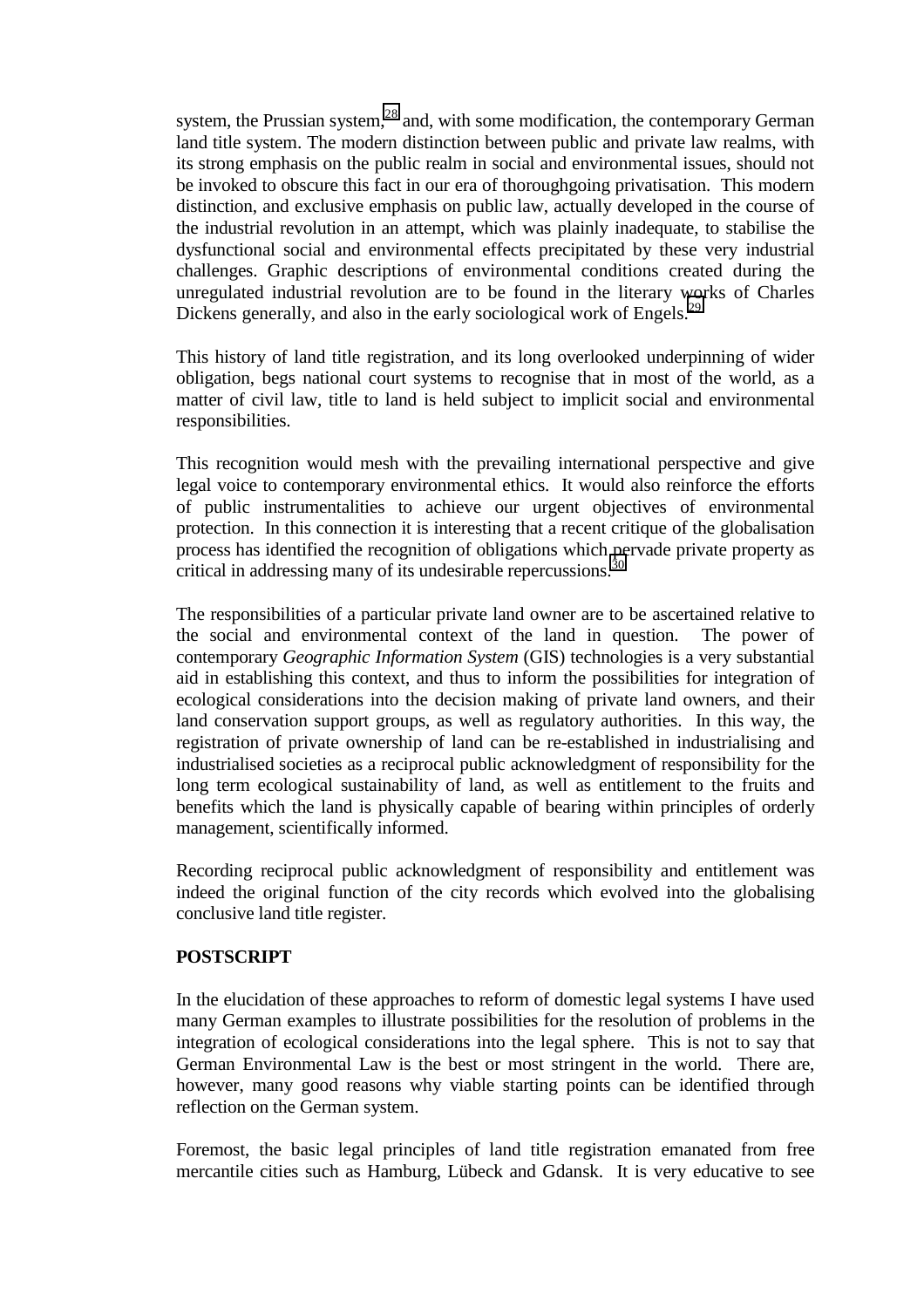how these principles have evolved to meet the challenges of the  $20<sup>th</sup>$  century through analysis of contemporary German law. Secondly, Germany has the largest national economy in the European Union and is often referred to as a *locomotive* industrialcapitalist economy. Thus, it cannot be asserted that a principle of social and environmental responsibility pervading the concept of property is incompatible with an economic system based on a concept of private property. Indeed, the era in which many of the principles of responsibility reached fruition was governed mainly by a conservative CDU government, which enjoyed a remarkable record of electoral success.

Doubtless, a more ambitious program could be, and probably should be developed but these achievements are at least inspiring, and provide a basic admirable standard from which discussion may depart.

### **REFERENCES**

 $\overline{\phantom{a}}$ 

<sup>3</sup> *Brundtland Report*, above note 1, 107. These concerns were manifested as expressions of international will in Principle 4 of the *Rio Declaration on Environment and Development* and in Chapter 8 of *Agenda 21*, entitled "Integrating Environment and Development in Decision-Making": text in S P Johnson, *The Earth Summit: The United Nations Conference on Environment and Development (UNCED)*, Graham & Trotman/Martinus Nijhoff, 1993.

<sup>4</sup> *Hungary v Slovakia (Judgment)* (1998) 37 *International Legal Materials* 162. Also at http://www.law.cornell.edu/icj/icj6/ihsjudweeraman.htm This separate opinion was in agreement with the majority result in the case.

<sup>5</sup> *Grundgesetz für die Bundesrepublik Deutschland* vom 23. Mai 1949 (BGBl. S. 1), the title of which is often translated as the *Basic Law*.

<sup>6</sup> *López Ostra v Spain* [1994] European Human Rights Court, Strasbourg, 41/1993/436/515.

7 See generally, T Simpson & V Jackson "Human Rights and the Environment" (1997) 14 *Environmental & Planning Law Journal* 268.

<sup>8</sup> *Verfassung des Landes Brandenburg* at http://www.brandenburg.de/land/mi/recht/lverf/index.htm

<sup>9</sup> *Verfassung des Freistaats Thüringen* at http://www.thueringen.de/verfassg/ver1\_1.htm

10 See § 90a and § 903 *BGB*. See also *Poodle Access Case* (1997) 50 *Neue Juristische Wochenschrift* 3033.

 $11$  See above note 8, Article 39.

 $12$  See above note 5.

<sup>1</sup> Also referred to as the *Brundtland Report* – see World Commission on Environment and Development, *Our Common Future*, Oxford University Press, Australia, 1990, 87. The concept comprises a range of sub-principles, such as inter-generational equity, the precautionary principle and environmental impact assessment, and the preservation of biodiversity: see the *Rio Declaration* in S P Johnson, *The Earth Summit: The United Nations Conference on Environment and Development (UNCED)*, Graham & Trotman/Martinus Nijhoff, 1993.

<sup>2</sup> *Brundtland Report*, above note 1, 106 [my emphasis].